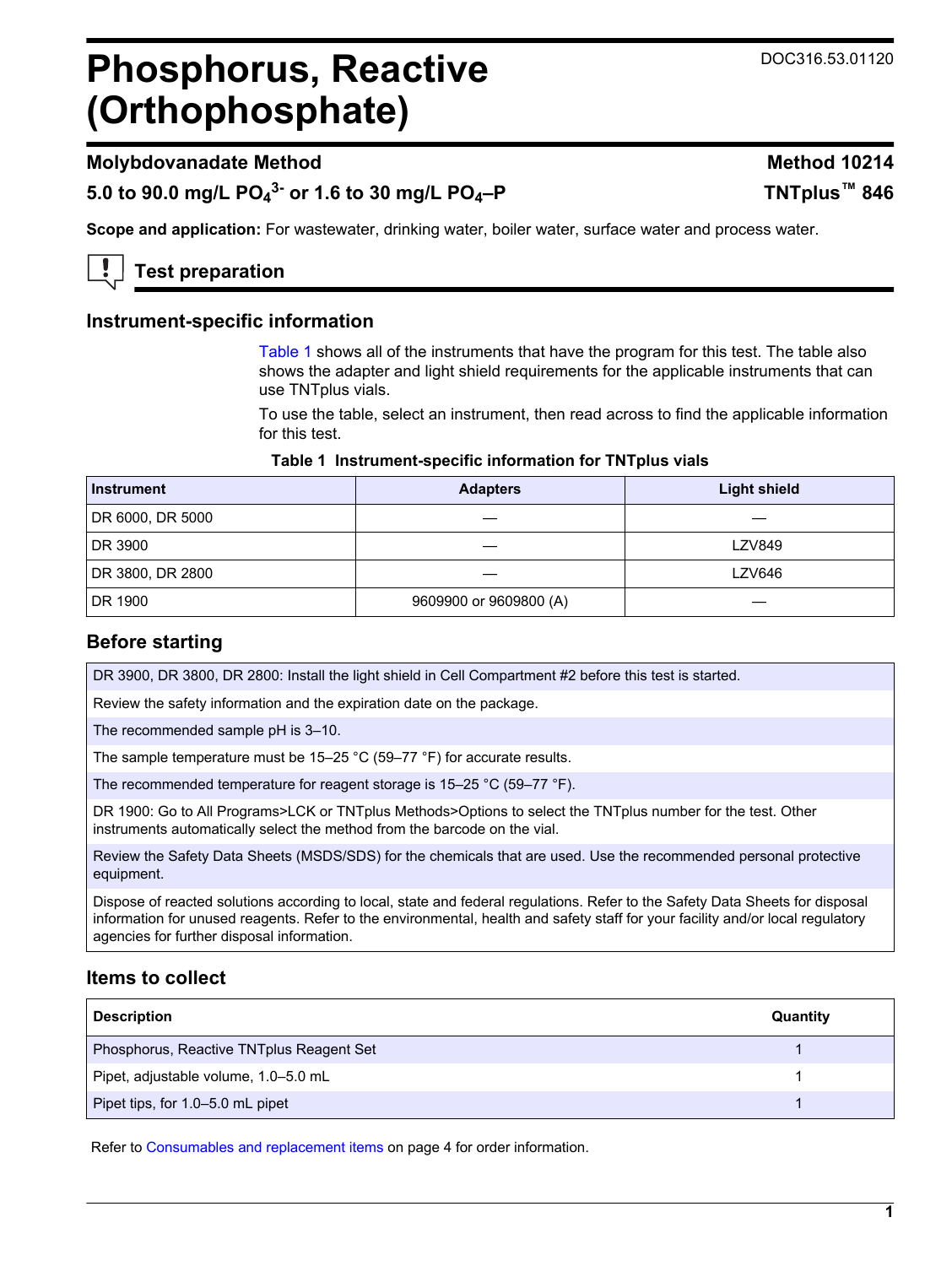## **Sample collection and storage**

- Collect samples in clean glass or plastic bottles that have been cleaned with 6 N (1:1) hydrochloric acid and rinsed with deionized water.
- Do not use a detergent that contains phosphate to clean the sample bottles. The phosphate in the detergent will contaminate the sample.
- Analyze the samples as soon as possible for best results.
- If immediate analysis is not possible, immediately filter and keep the samples at or below 6 °C (43 °F) for a maximum of 48 hours.
- Let the sample temperature increase to room temperature before analysis.

# **Test procedure**



**1.** Use a pipet to add 5.0 mL of sample to the test vial.



**2.** Tighten the cap on the vial and invert the vial 2–3 times.



**3.** Start the reaction time of 10 minutes.



**4.** When the timer expires, invert the vial 2–3 times.



**5.** Clean the vial.



**6.** DR 1900 only: Select program 846. Refer to [Before starting](#page-0-1) on page 1.



**7.** Insert the vial into the cell holder. DR 1900 only: Push **READ**. Results show in mg/L  $PO<sub>4</sub>$ <sup>3–</sup>.

# **Reagent blank correction**

For the best results, measure the reagent blank value for each new lot of reagent. Replace the sample with deionized water in the test procedure to determine the reagent blank value. Subtract the reagent blank value from the sample results automatically with the reagent blank adjust option. Measure the reagent blank value when a new lot of reagent is used.

- **1.** Use deionized water as the sample in the test procedure to measure the reagent blank value.
- **2.** Set the reagent blank function to on. The measured reagent blank value is shown.
- **3.** Accept the blank value. The reagent blank value is then subtracted from all results until the reagent blank function is set to off or a different method is selected. *Note: As an alternative, record or enter the reagent blank value at a different time. Push the highlighted reagent blank box and use the keypad to enter the value.*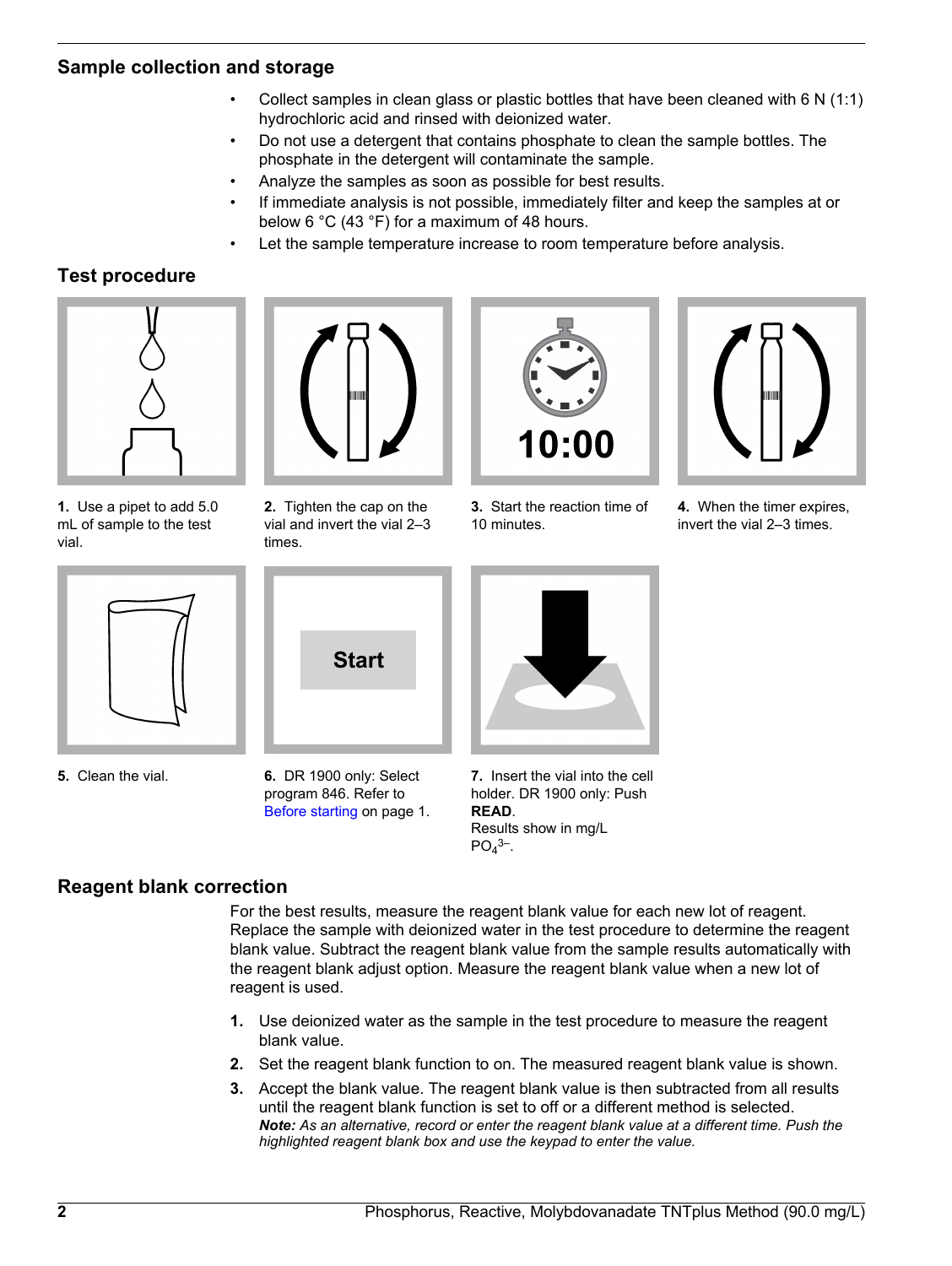## **Sample blanks**

Samples with color or turbidity can cause high test results. Use an optional sample blank vial to do this procedure. To adjust for color or turbidity, use the steps that follow to find the sample blank.

- **1.** Put the prepared sample blank vial into the instrument.
- **2.** The correct method starts.
- **3.** The display shows the uncorrected sample result.
- **4.** Remove the sample vial.
- **5.** Fill a vial with 5.0 mL of sample and 1.0 mL of deionized water.
- **6.** Put the red stopper on the vial.
- **7.** Put the sample blank vial with the untreated sample into the instrument. If applicable, the instrument reads the barcode and knows this is the sample blank. If the sample blank is in the permitted range, this value will automatically correct the result.
- **8.** The instrument subtracts the sample blank from the uncorrected result. *Note: Alternately, record or enter the reagent blank at a different time. Push the highlighted reagent blank box and use the keypad to enter the value.*

*Note: Verify the measurement results with sample dilutions or standard additions.*

#### **Interferences**

[Table 2](#page-2-0) shows that the ions were individually examined to the given concentrations and do not cause interference. No cumulative effects or influences of other ions were found. Verify the measurement results with sample dilutions or standard additions.

#### **Table 2 Interfering substances**

<span id="page-2-0"></span>

| Interfering substance                                                                                                                                                                  | Interference level |
|----------------------------------------------------------------------------------------------------------------------------------------------------------------------------------------|--------------------|
| $\mid$ SO <sub>4</sub> <sup>2-</sup> , CI <sup>-</sup>                                                                                                                                 | 1000 mg/L          |
| $K^+$ , Na <sup>+</sup> , Ca <sup>2+</sup>                                                                                                                                             | 500 mg/L           |
| $\vert$ CO <sub>3</sub> <sup>2-</sup> , Fe <sup>2+</sup> , Fe <sup>3+</sup> , NO <sub>3</sub> <sup>-</sup> , Zn <sup>2+</sup> , Cu <sup>2+</sup> , Ni <sup>2+</sup> , Cr <sup>3+</sup> | $50 \text{ mg/L}$  |
| $IPb^{2+}$                                                                                                                                                                             | $5 \text{ mg/L}$   |

## **Accuracy check**

#### **Standard solution method**

Use the standard solution method to validate the test procedure, the reagents and the instrument.

Items to collect:

- Phosphate Standard Solution, 50-mg/L PO<sub>4</sub><sup>3-</sup> or Wastewater Influent Standard Solution, Mixed Parameter (contains 10-mg/L  $PO<sub>4</sub><sup>3-</sup>$ )
- **1.** Use the test procedure to measure the concentration of the standard solution.
- **2.** Compare the expected result to the actual result.

*Note: The factory calibration can be adjusted slightly with the standard adjust option so that the instrument shows the expected value of the standard solution. The adjusted calibration is then used for all test results. This adjustment can increase the test accuracy when there are slight variations in the reagents or instruments.*

#### **Summary of Method**

Phosphate ions react with vanadate-molybdate reagent to form a yellow dye. The measurement wavelength is 435 nm.